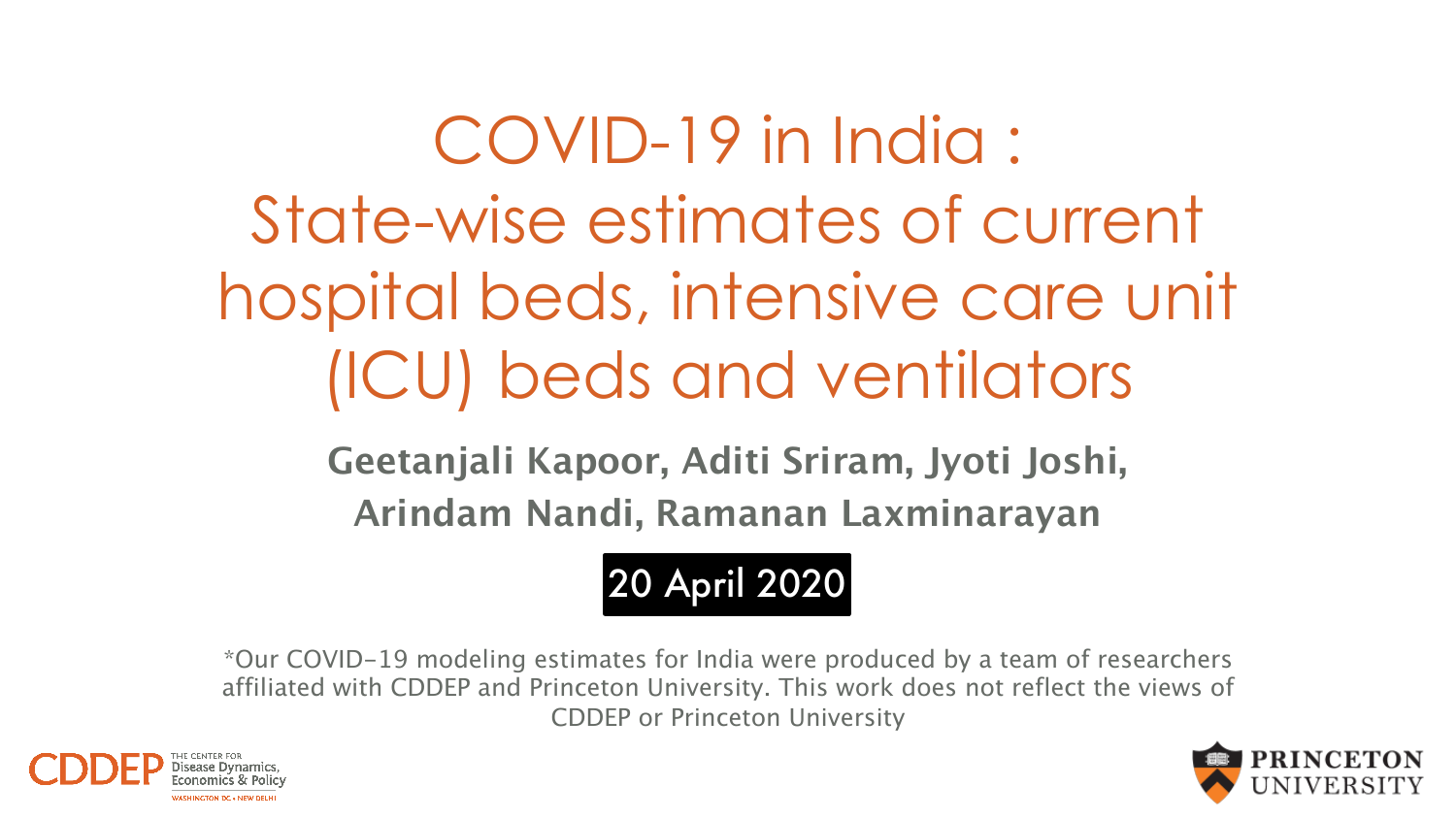## Summary

- India has a pluralistic healthcare system with both public and private health sector playing important roles
- This study estimates the existing hospital capacity of India's public and private health sector in terms of number of hospital beds, Intensive Care Unit (ICU) beds, and ventilators, across States and Union Territories (UTs)
	- Estimates suggest approximately 19 lac hospital beds, 95 thousand ICU beds and 48,000 ventilators are available in India
	- Most of the beds and ventilators in India, are concentrated in seven States Uttar Pradesh (14.8%), Karnataka (13.8%), Maharashtra (12.2%), Tamil Nadu (8.1%), West Bengal (5.9%), Telangana (5.2%) and Kerala (5.2%).
- Existing bed capacity is mostly saturated at government hospitals
- Accommodation of influx of COVID 19 patients, will require rapid expansion of current capacity or modifications in admission policy for routine patient care



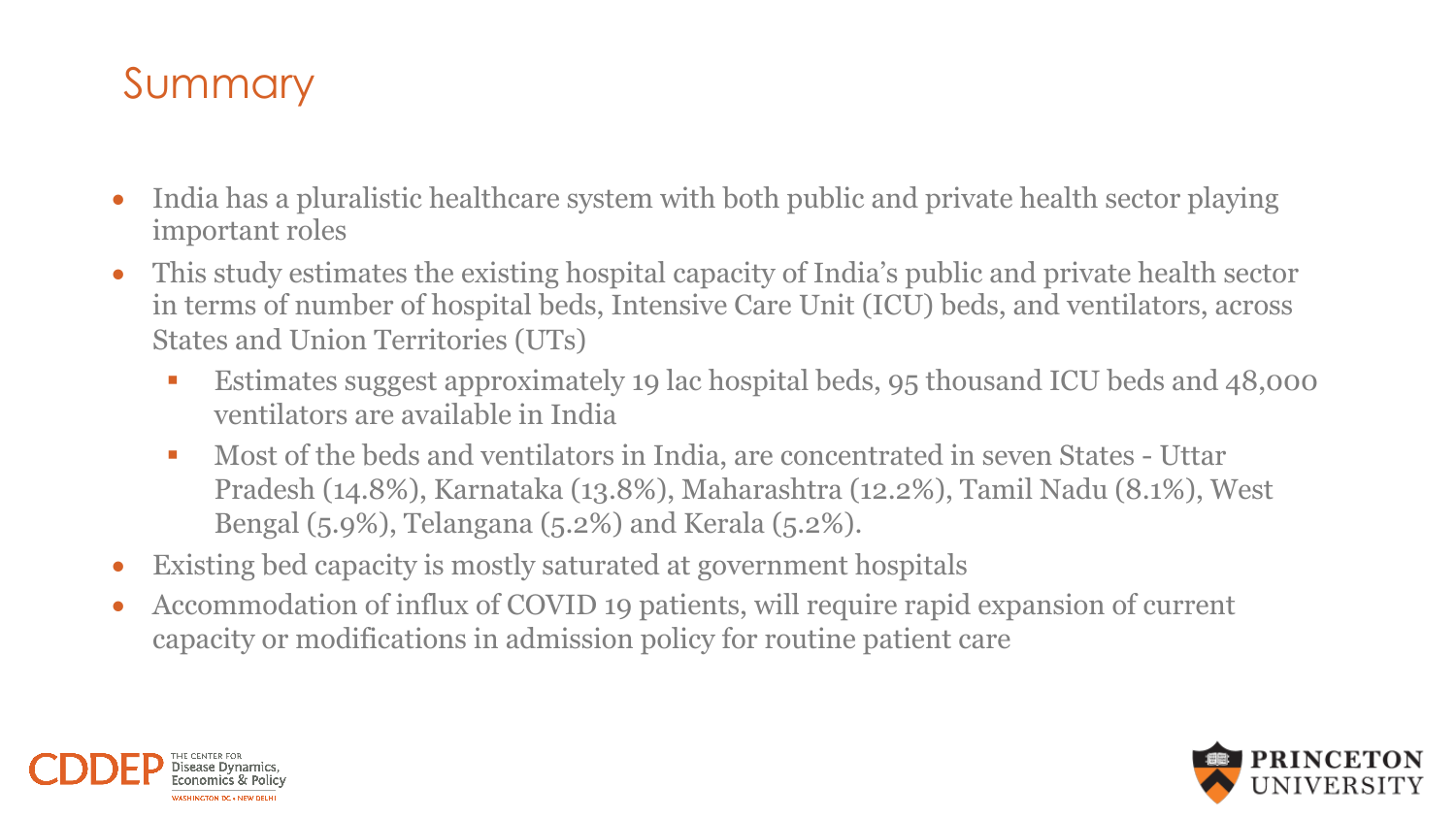# Methodology and Assumptions

- 1. [National Sample Survey \(NSS\) 75th Round Report, 2019](http://www.mospi.gov.in/sites/default/files/publication_reports/KI_Health_75th_Final.pdf) provides a percentage break-up of hospitalization rates across government/public, charitable/trust/NGO-run, & private sector, for India and States/UTs.
- 2. [National Health Profile, 2019](https://www.thehinducentre.com/resources/article29841374.ece/binary/8603321691572511495.pdf) (NHP) lists:
	- Number of government hospitals in India and States/UTs.
	- Number of government hospital beds in India and States/UTs.

Based on information 1 & 2, we have made the following assumptions :

- Number of private hospitals in each State/UT can be estimated based on specific percentage break-up of hospitals (as provided in NSS) and number of government hospitals (as provided in NHP) in that State/UT
- Number of private hospital beds in each State/UT can also be estimated by using the same percentage break-up as used to calculate the number of private hospitals, since the number of government hospital beds were available for each State/UT
- Number of private hospitals at India level is equal to sum total of private hospitals across all States/UTs
- Number of private hospital beds at India level is equal to sum total of private hospital beds across all States/Uts
- 3. [Critical care beds constitute 5-8% of total bed strength in large public teaching hospitals. Reference: Yeolekar, M. E., and S.](https://japi.org/april2008/E-221.pdf)  Mehta. ICU care in India-status and challenges. Journal of Association of Physicians of India 56, no. R (2008): 221
- 4. [50% of ICU beds may have ventilators. Reference: Singh, P., Ravi, S., & Chakraborty, S. \(2020, March 27\). COVID-19: Is](https://www.brookings.edu/blog/up-front/2020/03/24/is-indias-health-infrastructure-equipped-to-handle-an-epidemic/) India's health infrastructure equipped to handle an epidemic

Based on information 3 & 4, we have made the following assumptions:

- ICU bed strength is at 5% of hospital bed strength
- 50% of ICU beds across both public and private sector, are equipped with ventilators.



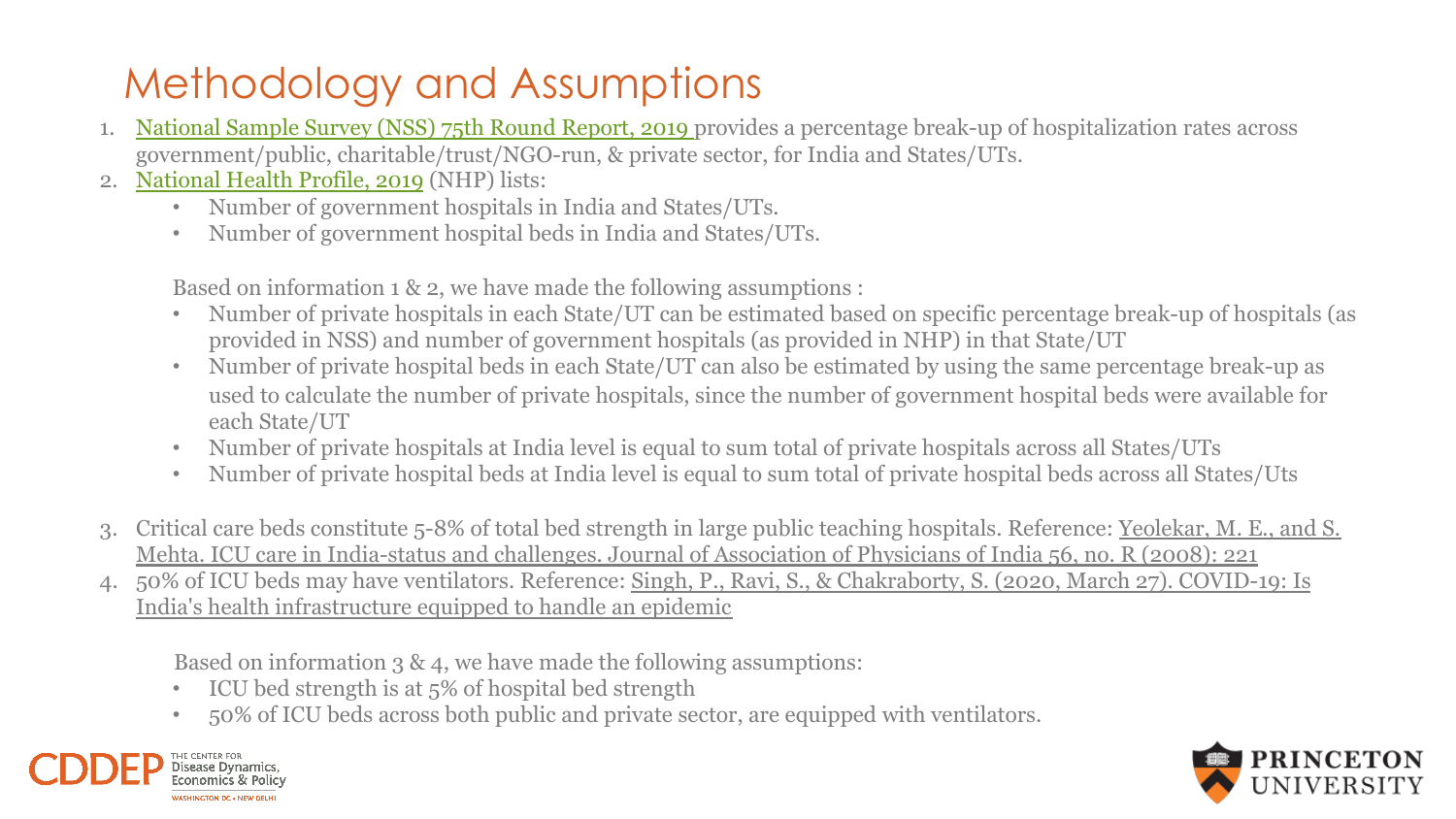|                | <b>Hospitals in States/UTs</b> |                                            |                                             |                                                  |    | <b>India Total</b>   |  | Number of<br>hospitals<br>in public<br>sector |        | <b>Number</b><br>of hospitals in<br>private sector |  | <b>Total number</b><br>of hospitals<br>(public+private) |  |  |
|----------------|--------------------------------|--------------------------------------------|---------------------------------------------|--------------------------------------------------|----|----------------------|--|-----------------------------------------------|--------|----------------------------------------------------|--|---------------------------------------------------------|--|--|
|                |                                |                                            |                                             |                                                  |    |                      |  | 25,778                                        |        | 43,487                                             |  | 69,265                                                  |  |  |
|                | States/UTs                     | Number of<br>hospitals<br>in public sector | Number of<br>hospitals in<br>private sector | Total number of<br>hospitals<br>(public+private) |    | States/UTs           |  | Number of<br>hospitals<br>in public sector    |        | Number of<br>hospitals in<br>private sector        |  | Total number of<br>hospitals<br>(public+private)        |  |  |
| $\mathbf{1}$   | Lakshadweep                    | 9                                          | $\overline{4}$                              | 13                                               | 19 | Madhya Pradesh       |  | 465                                           |        | 506                                                |  | 971                                                     |  |  |
| $\overline{2}$ | Chandigarh                     | 9                                          | $\overline{4}$                              | 13                                               | 20 | Himachal Pradesh     |  | 801                                           |        | 235                                                |  | 1,036                                                   |  |  |
| 3              | Dadra & N Haveli               | 12                                         | 6                                           | 18                                               | 21 | Uttarakhand          |  | 460                                           |        | 829                                                |  | 1,289                                                   |  |  |
| $\overline{4}$ | Puducherry                     | 14                                         | 6                                           | 20                                               | 22 | Jharkhand            |  | 555                                           |        | 809                                                |  | 1,364                                                   |  |  |
| 5              | Daman & Diu                    | 5                                          | 21                                          | 26                                               | 23 | Gujarat              |  | 438                                           |        | 970                                                |  | 1,408                                                   |  |  |
| 6              | Andaman Nicobar Islands        | 30                                         | 6                                           | 36                                               | 24 | Assam                |  | 1,226                                         |        | 503                                                |  | 1,729                                                   |  |  |
| $\overline{7}$ | Manipur                        | 30                                         | 8                                           | 38                                               | 25 | Haryana              |  | 668                                           |        | 1,480                                              |  | 2,148                                                   |  |  |
| $\, 8$         | Sikkim                         | 33                                         | 8                                           | 41                                               | 26 | <b>West Bengal</b>   |  | 1,566                                         |        | 697                                                |  | 2,263                                                   |  |  |
| $\mathbf{Q}$   | Nagaland                       | 36                                         | 13                                          | 49                                               | 27 | Punjab               |  | 682                                           |        | 1,638                                              |  | 2,320                                                   |  |  |
| 10             | Goa                            | 43                                         | 22                                          | 65                                               | 28 | <b>Tamil Nadu</b>    |  | 1,217                                         |        | 1,222                                              |  | 2,439                                                   |  |  |
| 11             | Mizoram                        | 90                                         | 23                                          | 113                                              | 29 | Odisha               |  | 1,806                                         |        | 695                                                |  | 2,501                                                   |  |  |
| 12             | Jammu & Kashmir                | 143                                        | 14                                          | 157                                              | 30 | <b>Bihar</b>         |  | 1,147                                         |        | 1,887                                              |  | 3,034                                                   |  |  |
| 13             | Tripura                        | 156                                        | 8                                           | 164                                              | 31 | Maharashtra          |  | 711                                           |        | 2,492                                              |  | 3,203                                                   |  |  |
| 14             | Delhi                          | 109                                        | 67                                          | 176                                              | 32 | Kerala               |  | 1,280                                         |        | 2,062                                              |  | 3,342                                                   |  |  |
| 15             | Meghalaya                      | 157                                        | 28                                          | 185                                              | 33 | Telangana            |  | 863                                           |        | 3,247                                              |  | 4,110                                                   |  |  |
| 16             | <b>Arunachal Pradesh</b>       | 218                                        | 20                                          | 238                                              | 34 | Rajasthan            |  | 2,850                                         |        | 2,794                                              |  | 5,644                                                   |  |  |
| 17             | Chhattisgarh                   | 214                                        | 182                                         | 396                                              | 35 | Karnataka            |  | 2,842                                         |        | 7,842                                              |  | 10,684                                                  |  |  |
| 18             | Andhra Pradesh                 | 258                                        | 670                                         | 928                                              | 36 | <b>Uttar Pradesh</b> |  | 4,635                                         | 12,468 |                                                    |  | 17,103                                                  |  |  |
|                |                                |                                            |                                             |                                                  | 37 | Ladakh               |  | <b>NA</b>                                     |        | <b>NA</b>                                          |  | <b>NA</b>                                               |  |  |



**Number of hospitals in private sector are estimated values**



States/UTs have been arranged in increasing order of total number of hospitals (public & private)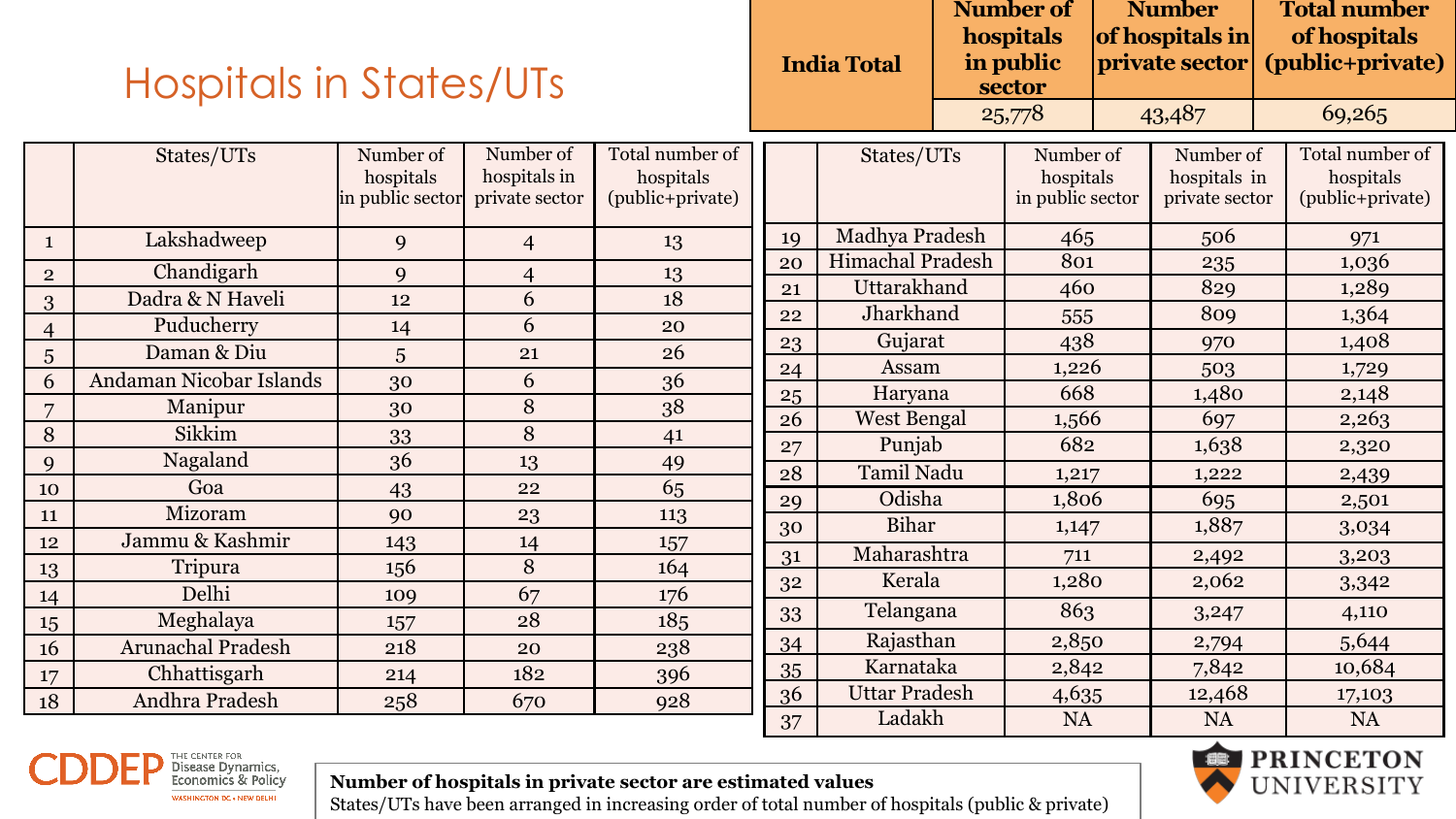| <b>Hospital Beds in States/UTs</b> |  |  |
|------------------------------------|--|--|
|                                    |  |  |

|  |    | <b>India Total</b>   | <b>Number of</b><br>hospital beds<br>in public sector | <b>Number</b><br>of hospital<br>beds in<br>private sector | <b>Total number</b><br>of hospital beds<br>(public+private) |  |
|--|----|----------------------|-------------------------------------------------------|-----------------------------------------------------------|-------------------------------------------------------------|--|
|  |    |                      | 7,13,986                                              | 1,185,242                                                 | 18,99,228                                                   |  |
|  |    | States/UTs           | Number of<br>hospital beds<br>in public sector        | Number of<br>hospital beds in<br>private sector           | Total number of<br>hospital beds<br>(public+private)        |  |
|  | 19 | Assam                | 17,142                                                | 7,036                                                     | 24,178                                                      |  |
|  | 20 | Odisha               | 18,519                                                | 7,131                                                     | 25,650                                                      |  |
|  | 21 | Jharkhand            | 10,784                                                | 15,712                                                    | 26,496                                                      |  |
|  | 22 | <b>Bihar</b>         | 11,664                                                | 19,193                                                    | 30,857                                                      |  |
|  | 23 | Haryana              | 11,240                                                | 24,901                                                    | 36,141                                                      |  |
|  | 24 | Delhi                | 24,383                                                | 15,072                                                    | 39,455                                                      |  |
|  | 25 | Punjab               | 17,933                                                | 43,064                                                    | 60,997                                                      |  |
|  | 26 | Gujarat              | 20,172                                                | 44,690                                                    | 64,862                                                      |  |
|  | 27 | Madhya Pradesh       | 31,106                                                | 33,833                                                    | 64,939                                                      |  |
|  | 28 | Andhra Pradesh       | 23,138                                                | 60,092                                                    | 83,230                                                      |  |
|  | 29 | Rajasthan            | 47,054                                                | 46,122                                                    | 93,176                                                      |  |
|  | 30 | Kerala               | 38,004                                                | 61,223                                                    | 99,227                                                      |  |
|  | 31 | Telangana            | 20,983                                                | 78,936                                                    | 99,919                                                      |  |
|  | 32 | <b>West Bengal</b>   | 78,566                                                | 34,969                                                    | 1,13,535                                                    |  |
|  | 33 | <b>Tamil Nadu</b>    | 77,532                                                | 77,843                                                    | 1,55,375                                                    |  |
|  | 34 | Maharashtra          | 51,446                                                | 1,80,293                                                  | 2,31,739                                                    |  |
|  | 35 | Karnataka            | 69,721                                                | 1,92,388                                                  | 2,62,109                                                    |  |
|  | 36 | <b>Uttar Pradesh</b> | 76,260                                                | 2,05,142                                                  | 2,81,402                                                    |  |
|  | 37 | Ladakh               | <b>NA</b>                                             | <b>NA</b>                                                 | <b>NA</b>                                                   |  |



Disease Dynamics,<br>Economics & Policy

WASHINGTON DC . NEW DELHI





States/UTs have been arranged in increasing order of total number of hospital beds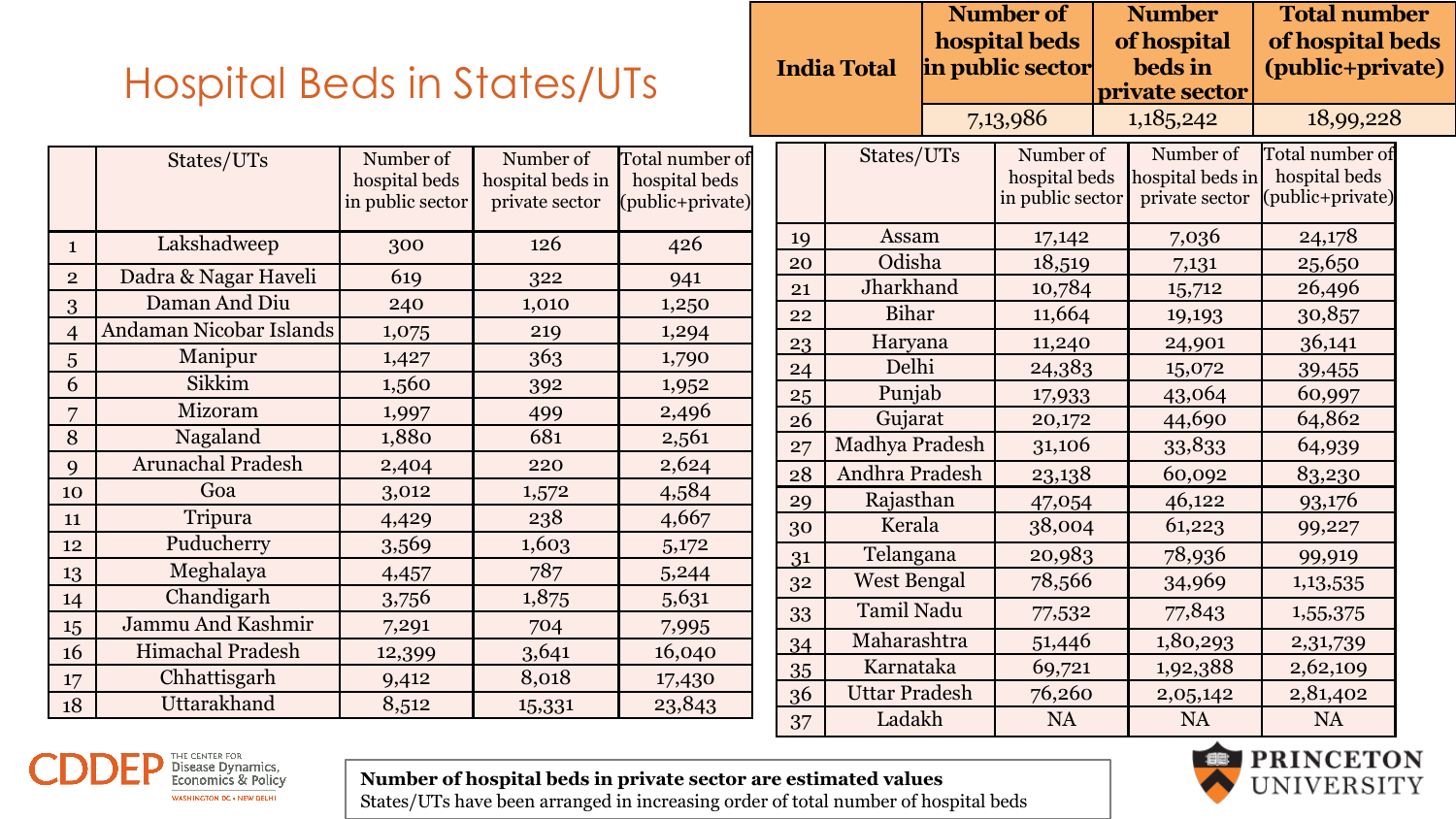# ICU Beds in States/UTs

|                | States/UTs               | ICU beds in ICU beds in<br>public sector | private<br>sector | Number of Number of Total number<br>of ICU beds<br>$(public +$<br>private) |
|----------------|--------------------------|------------------------------------------|-------------------|----------------------------------------------------------------------------|
| $\mathbf{1}$   | Lakshadweep              | 15                                       | 6                 | 21                                                                         |
| $\overline{2}$ | Dadra & Nagar Haveli     | 31                                       | 16                | 47                                                                         |
| 3              | Daman And Diu            | 12                                       | 51                | 63                                                                         |
| $\overline{4}$ | Andaman Nicobar Islands  | 54                                       | 11                | 65                                                                         |
| 5              | Manipur                  | 71                                       | 18                | 90                                                                         |
| 6              | Sikkim                   | 78                                       | 20                | 98                                                                         |
| 7              | Mizoram                  | 100                                      | 25                | 125                                                                        |
| 8              | Nagaland                 | 94                                       | 34                | 128                                                                        |
| 9              | <b>Arunachal Pradesh</b> | 120                                      | 11                | 131                                                                        |
| 10             | Goa                      | 151                                      | 79                | 229                                                                        |
| 11             | Tripura                  | 221                                      | 12                | 233                                                                        |
| 12             | Puducherry               | 178                                      | 80                | 259                                                                        |
| 13             | Meghalaya                | 223                                      | 39                | 262                                                                        |
| 14             | Chandigarh               | 188                                      | 94                | 282                                                                        |
| 15             | <b>Jammu And Kashmir</b> | 365                                      | 35                | 400                                                                        |
| 16             | Himachal Pradesh         | 620                                      | 182               | 802                                                                        |
| 17             | Chhattisgarh             | 471                                      | 401               | 871                                                                        |
| 18             | Uttarakhand              | 426                                      | 767               | 1,192                                                                      |

|                    |        |                                       | Number of   Number of   Total number of                |
|--------------------|--------|---------------------------------------|--------------------------------------------------------|
|                    |        | <b>ICU</b> beds in <b>ICU</b> beds in | <b>ICU beds</b>                                        |
| <b>India Total</b> |        |                                       | <i>public sector private sector (public + private)</i> |
|                    | 35,699 | 59,262                                | 94,961                                                 |

|                  | States/UTs           | Number of ICU  |             | Number of Total number of |
|------------------|----------------------|----------------|-------------|---------------------------|
|                  |                      | beds in public | ICU beds in | <b>ICU</b> beds           |
|                  |                      | sector         | private     | $(public +$               |
|                  |                      |                | sector      | private)                  |
| 19               | Assam                | 857            | 352         | 1,209                     |
| 20               | Odisha               | 926            | 357         | 1,282                     |
| 21               | Jharkhand            | 539            | 786         | 1,325                     |
| 22               | <b>Bihar</b>         | 583            | 960         | 1,543                     |
| 23               | Haryana              | 562            | 1,245       | 1,807                     |
| 24               | Delhi                | 1,219          | 754         | 1,973                     |
| $25\overline{)}$ | Punjab               | 897            | 2,153       | 3,050                     |
| 26               | Gujarat              | 1,009          | 2,234       | 3,243                     |
| 27               | Madhya Pradesh       | 1,555          | 1,692       | 3,247                     |
| 28               | Andhra Pradesh       | 1,157          | 3,005       | 4,162                     |
| 29               | Rajasthan            | 2,353          | 2,306       | 4,659                     |
| 30               | Kerala               | 1,900          | 3,061       | 4,961                     |
| 31               | Telangana            | 1,049          | 3,947       | 4,996                     |
| 32               | <b>West Bengal</b>   | 3,928          | 1,748       | 5,677                     |
| 33               | Tamil Nadu           | 3,877          | 3,892       | 7,769                     |
| 34               | Maharashtra          | 2,572          | 9,015       | 11,587                    |
| 35               | Karnataka            | 3,486          | 9,619       | 13,105                    |
| 36               | <b>Uttar Pradesh</b> | 3,813          | 10,257      | 14,070                    |
| 37               | Ladakh               | NA             | NA          | NA                        |



**Numbers of ICU beds (both in public and private sectors), are estimated values** States/UTs have been arranged in increasing order of total number of ICU beds

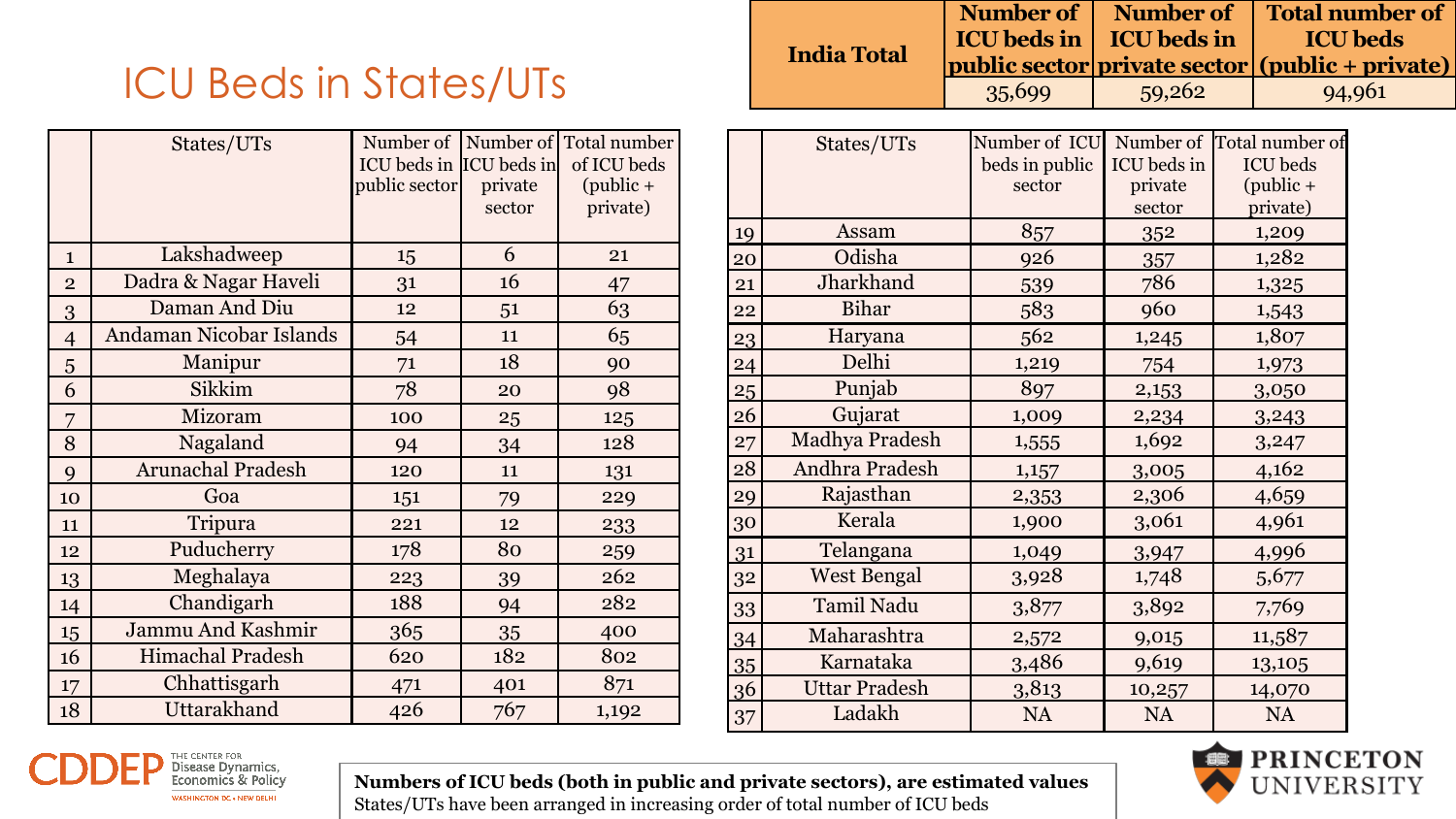# Ventilators in States/UTs

|                | States/UTs               |             |             | Number of Number of Total number |
|----------------|--------------------------|-------------|-------------|----------------------------------|
|                |                          | ventilators | ventilators | of ventilators                   |
|                |                          | in public   | in private  | $(public +$                      |
|                |                          | sector      | sector      | private)                         |
| $\mathbf{1}$   | Lakshadweep              | 8           | 3           | 11                               |
| $\overline{2}$ | Dadra & Nagar Haveli     | 15          | 8           | 24                               |
| 3              | Daman And Diu            | 6           | 25          | 31                               |
| $\overline{4}$ | Andaman Nicobar Islands  | 27          | 5           | 32                               |
| 5              | Manipur                  | 36          | 9           | 45                               |
| 6              | Sikkim                   | 39          | 10          | 49                               |
| 7              | Mizoram                  | 50          | 12          | 62                               |
| 8              | Nagaland                 | 47          | 17          | 64                               |
| 9              | <b>Arunachal Pradesh</b> | 60          | 6           | 66                               |
| 10             | Goa                      | 75          | 39          | 115                              |
| 11             | Tripura                  | 111         | 6           | 117                              |
| 12             | Puducherry               | 89          | 40          | 129                              |
| 13             | Meghalaya                | 111         | 20          | 131                              |
| 14             | Chandigarh               | 94          | 47          | 141                              |
| 15             | Jammu And Kashmir        | 182         | 18          | 200                              |
| 16             | Himachal Pradesh         | 310         | 91          | 401                              |
| 17             | Chhattisgarh             | 235         | 200         | 436                              |
| 18             | Uttarakhand              | 213         | 383         | 596                              |

|                    |        |        | Number of   Number of   Total number of                |
|--------------------|--------|--------|--------------------------------------------------------|
|                    |        |        | $ $ ventilators in $ $ ventilators in $ $ ventilators  |
| <b>India Total</b> |        |        | <i>public sector private sector (public + private)</i> |
|                    | 17,850 | 29,631 | 47,481                                                 |

|    | States/UTs           | Number of      |                | Number of Total number of |
|----|----------------------|----------------|----------------|---------------------------|
|    |                      | ventilators in | ventilators in | ventilators               |
|    |                      | public sector  | private        | $(public +$               |
|    |                      |                | sector         | private)                  |
| 19 | Assam                | 429            | 176            | 604                       |
| 20 | Odisha               | 463            | 178            | 641                       |
| 21 | Jharkhand            | 270            | 393            | 662                       |
| 22 | <b>Bihar</b>         | 292            | 480            | 771                       |
| 23 | Haryana              | 281            | 623            | 904                       |
| 24 | Delhi                | 610            | 377            | 986                       |
| 25 | Punjab               | 448            | 1,077          | 1,525                     |
| 26 | Gujarat              | 504            | 1,117          | 1,622                     |
| 27 | Madhya Pradesh       | 778            | 846            | 1,623                     |
| 28 | Andhra Pradesh       | 578            | 1,502          | 2,081                     |
| 29 | Rajasthan            | 1,176          | 1,153          | 2,329                     |
| 30 | Kerala               | 950            | 1,531          | 2,481                     |
| 31 | Telangana            | 525            | 1,973          | 2,498                     |
| 32 | <b>West Bengal</b>   | 1,964          | 874            | 2,838                     |
| 33 | Tamil Nadu           | 1,938          | 1,946          | 3,884                     |
| 34 | Maharashtra          | 1,286          | 4,507          | 5,793                     |
| 35 | Karnataka            | 1,743          | 4,810          | 6,553                     |
| 36 | <b>Uttar Pradesh</b> | 1,907          | 5,129          | 7,035                     |
| 37 | Ladakh               | NA             | <b>NA</b>      | NA                        |



**Numbers of ventilators (both in public and private sectors), are estimated values** States/UTs have been arranged in increasing order of total number of ventilators

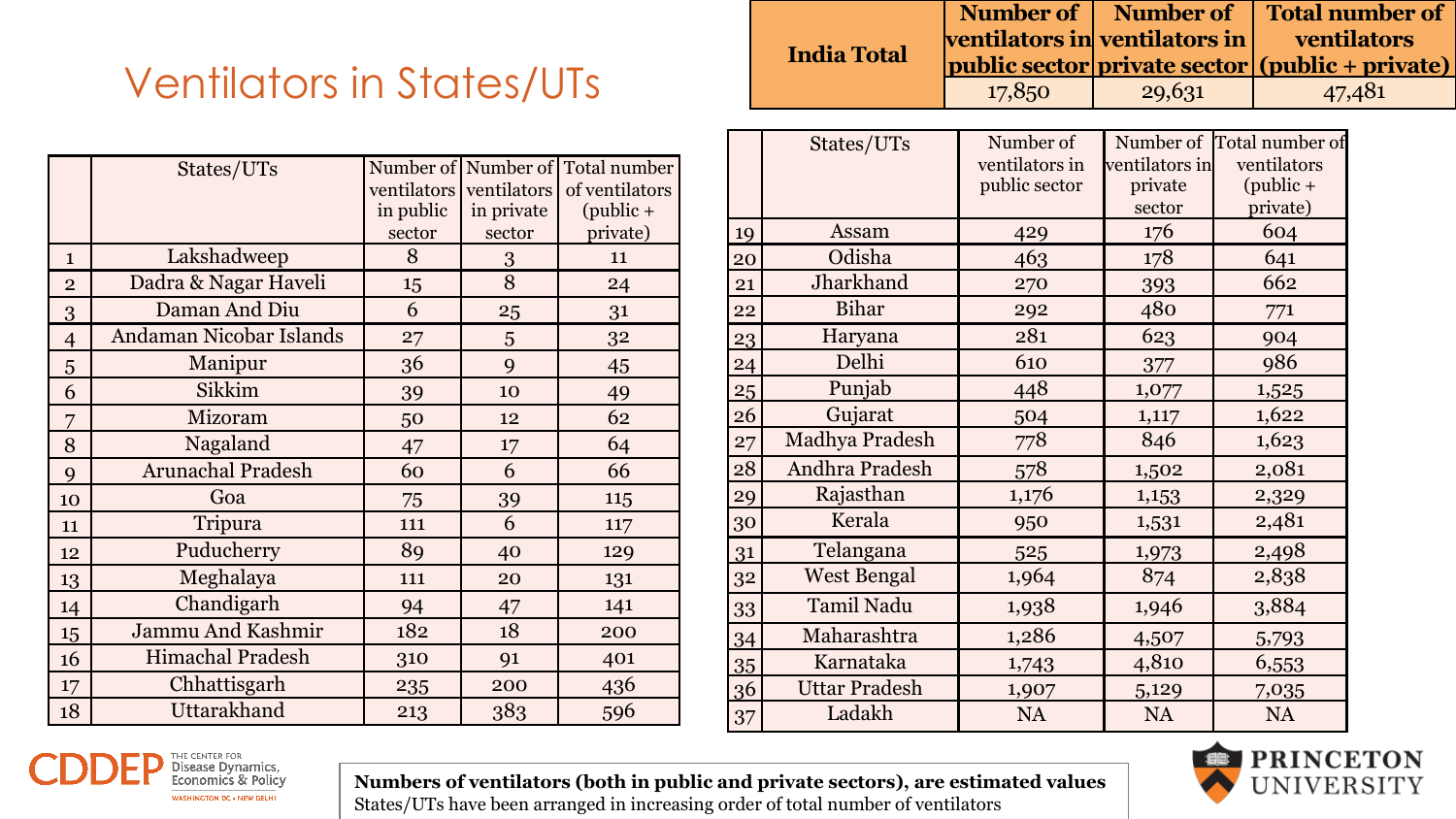#### Hospitals in States/UTs

| <b>India Total</b> | Number of<br>hospitals<br>in public<br>sector | <b>Number</b><br>of hospitals in | <b>Total number</b><br>of hospitals<br>  private sector (public+private) |
|--------------------|-----------------------------------------------|----------------------------------|--------------------------------------------------------------------------|
|                    | 25,778                                        | 43,487                           | 69,265                                                                   |

Number of Hospitals in States/UTs

| 18,000<br>16,000<br>14,000<br>12,000<br>10,000<br>8,000<br>6,000<br>4,000 |             |            |                  |            |             |                                         |                                                 |        |          |     |         |                    |         |       |           |                   |              |                |                |                  |             |                                                    |         |       |         |             |        |               |        |       |             |        |           |           |           |                  |
|---------------------------------------------------------------------------|-------------|------------|------------------|------------|-------------|-----------------------------------------|-------------------------------------------------|--------|----------|-----|---------|--------------------|---------|-------|-----------|-------------------|--------------|----------------|----------------|------------------|-------------|----------------------------------------------------|---------|-------|---------|-------------|--------|---------------|--------|-------|-------------|--------|-----------|-----------|-----------|------------------|
| Total number of hospitals per State/UTs<br>2,000<br>0                     | Lakshadweep | Chandigarh | Dadra & N Haveli | Puducherry | Daman & Diu | <b>N.Islands</b><br>$\infty$<br>Andaman | Manipur<br>Number of hospitals in public sector | Sikkim | Nagaland | Goa | Mizoram | & Kashmir<br>Jammu | Tripura | Delhi | Meghalaya | Arunachal Pradesh | Chhattisgarh | Andhra Pradesh | Madhya Pradesh | Himachal Pradesh | Uttarakhand | Jharkhand<br>Number of hospitals in private sector | Gujarat | Assam | Haryana | West Bengal | Punjab | Nadu<br>Tamil | Odisha | Bihar | Maharashtra | Kerala | Telangana | Rajasthan | Karnataka | Pradesh<br>Uttar |



**Number of hospitals in private sector are estimated values**



States have been arranged in increasing order of total number of hospitals Height of column represents total number of hospitals in that States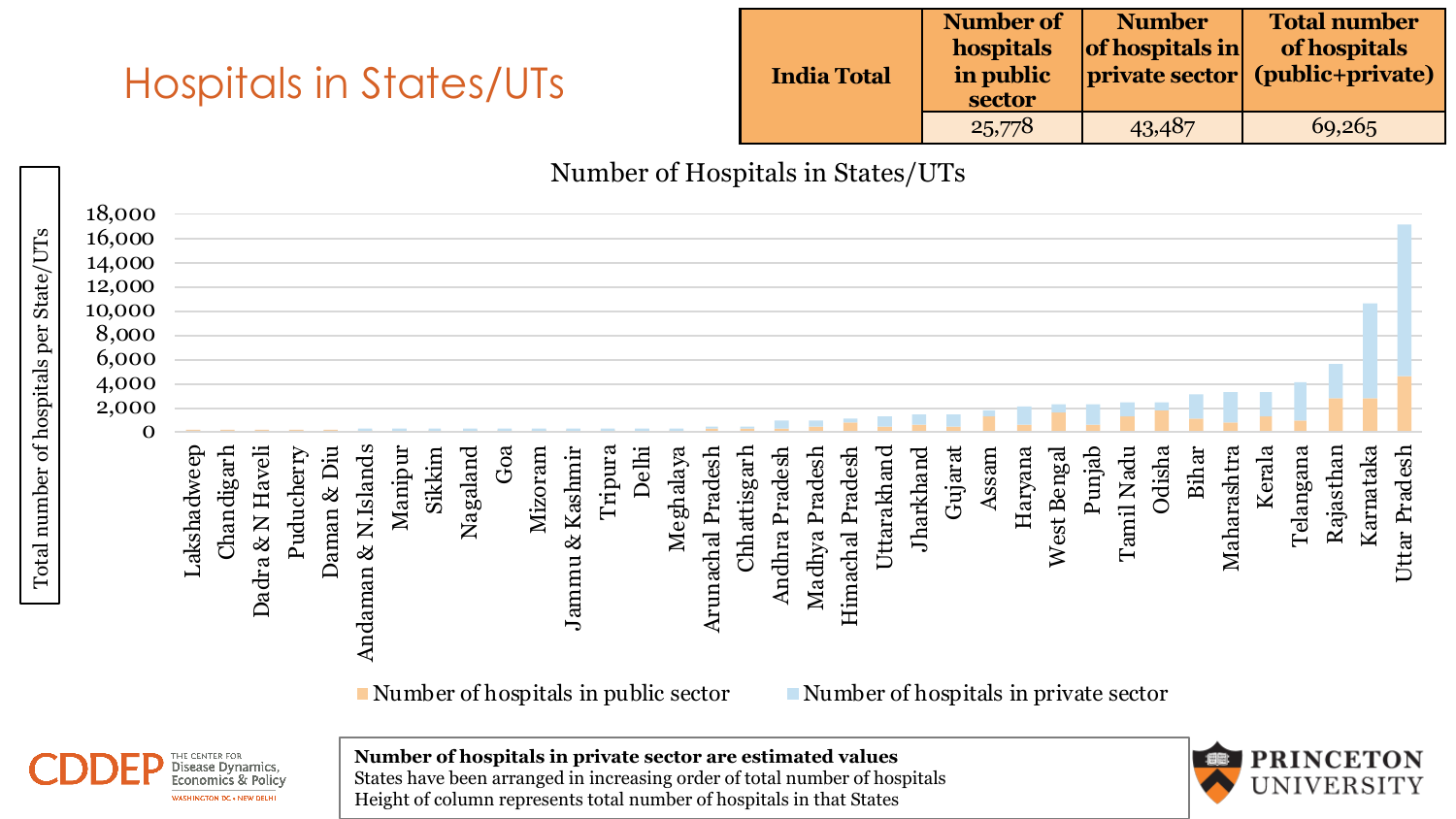#### Hospital Beds in States/UTs

| <b>India Total</b> | Number of<br>hospital beds<br>in public<br>sector | <b>Number</b><br>of hospital<br>beds in<br>private sector | <b>Total number</b><br>of hospital beds<br>(public+private) |
|--------------------|---------------------------------------------------|-----------------------------------------------------------|-------------------------------------------------------------|
|                    | 7,13,986                                          | 1,185,242                                                 | 18,99,228                                                   |

Number of Hospital Beds in States/UTs 300,000 Total number of hospital beds per State/UTs250,000 200,000 150,000 100,000 50,000  $\Omega$ Sikkim Mizoram Goa Tripura Odisha Bihar Delhi Punjab Kerala Lakshadweep Dadra & N Haveli Dadra & N Haveli Daman & Diu Andaman & N.Islands Andaman & N.Islands Manipur Arunachal Pradesh Chandigarh<br>Jammu & Kashmir Chhattisgarh Uttarakhand Gujarat Rajasthan Telangana West Bengal Tamil Nadu Maharashtra Karnataka Uttar Pradesh Nagaland Arunachal Pradesh Puducherry Meghalaya Jammu & Kashmir Himachal Pradesh Himachal Pradesh Assam Jharkhand Haryana Madhya Pradesh Madhya Pradesh Andhra Pradesh Andhra Pradesh West Bengal

Number of hospital beds in public sector Number of hospital beds in private sector



Total number of hospital beds per State/UTs

**Number of hospital beds in private sector are estimated values** States/UTs have been arranged in increasing order of total number of hospital beds Height of column represents total number of hospital beds in that State

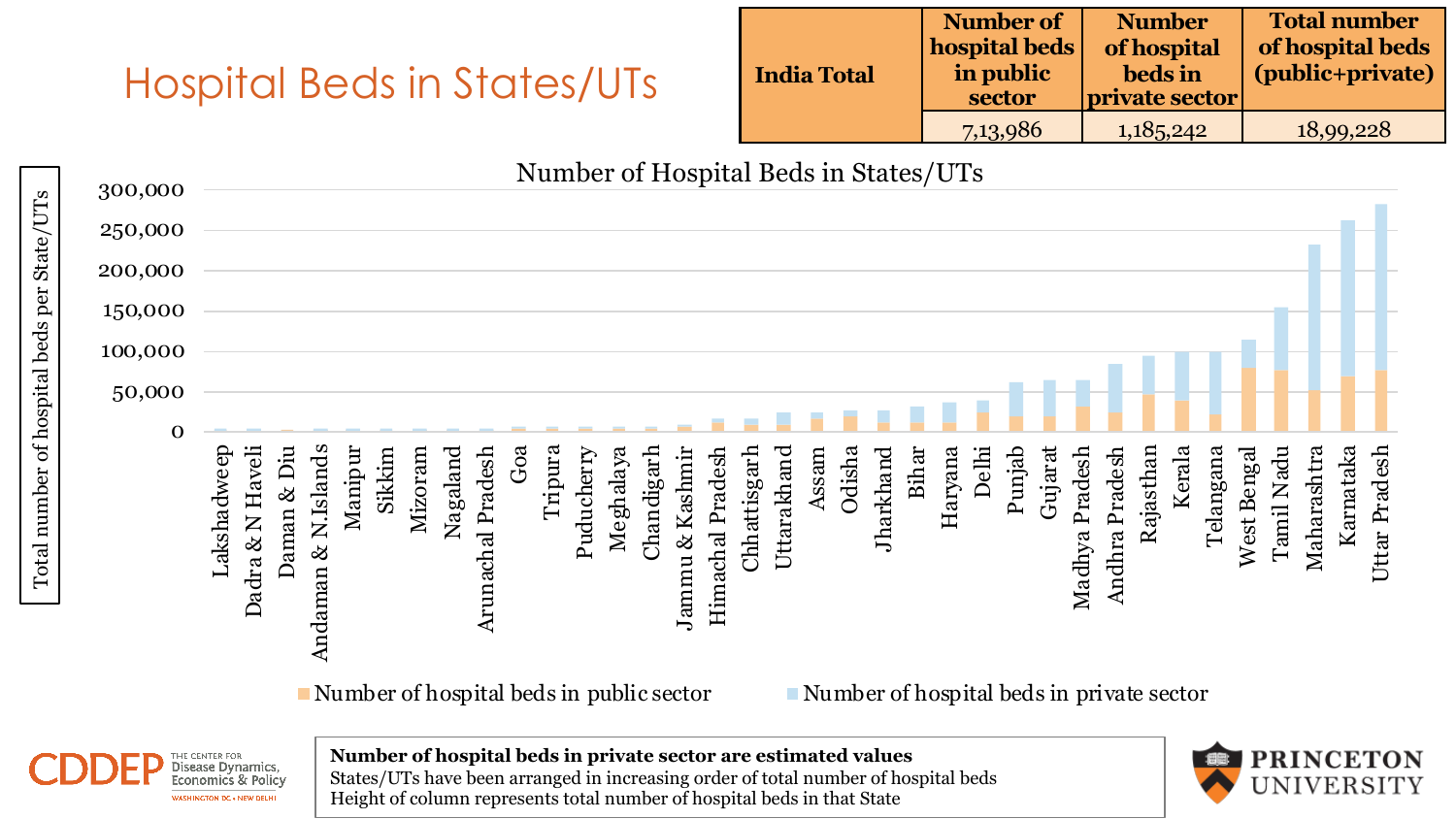### ICU Beds in States/UTs

|                    | Number of | Number of                             | Total number of                                                         |
|--------------------|-----------|---------------------------------------|-------------------------------------------------------------------------|
| <b>India Total</b> |           | <b>ICU</b> beds in <b>ICU</b> beds in | <b>ICU</b> beds                                                         |
|                    |           |                                       | $\vert$ public sector $\vert$ private sector $\vert$ (public + private) |
|                    | 35,699    | 59.262                                | 94,961                                                                  |

#### Number of ICU Beds in States/UTs

|                          | 16,000 |             |                  |             |                     |         |        |         |          |                   |       |         |            |           |            |                 |                  |              |             |       |        |           |       |         |       |        |         |                |                |           |        |           |             |            |             |           |               |
|--------------------------|--------|-------------|------------------|-------------|---------------------|---------|--------|---------|----------|-------------------|-------|---------|------------|-----------|------------|-----------------|------------------|--------------|-------------|-------|--------|-----------|-------|---------|-------|--------|---------|----------------|----------------|-----------|--------|-----------|-------------|------------|-------------|-----------|---------------|
| State/UTs                | 14,000 |             |                  |             |                     |         |        |         |          |                   |       |         |            |           |            |                 |                  |              |             |       |        |           |       |         |       |        |         |                |                |           |        |           |             |            |             |           |               |
|                          | 12,000 |             |                  |             |                     |         |        |         |          |                   |       |         |            |           |            |                 |                  |              |             |       |        |           |       |         |       |        |         |                |                |           |        |           |             |            |             |           |               |
|                          | 10,000 |             |                  |             |                     |         |        |         |          |                   |       |         |            |           |            |                 |                  |              |             |       |        |           |       |         |       |        |         |                |                |           |        |           |             |            |             |           |               |
|                          | 8,000  |             |                  |             |                     |         |        |         |          |                   |       |         |            |           |            |                 |                  |              |             |       |        |           |       |         |       |        |         |                |                |           |        |           |             |            |             |           |               |
| per                      | 6,000  |             |                  |             |                     |         |        |         |          |                   |       |         |            |           |            |                 |                  |              |             |       |        |           |       |         |       |        |         |                |                |           |        |           |             |            |             |           |               |
|                          | 4,000  |             |                  |             |                     |         |        |         |          |                   |       |         |            |           |            |                 |                  |              |             |       |        |           |       |         |       |        |         |                |                |           |        |           |             |            |             |           |               |
|                          | 2,000  |             |                  |             |                     |         |        |         |          |                   |       |         |            |           |            |                 |                  |              |             |       |        |           |       |         |       |        |         |                |                |           |        |           |             |            |             |           |               |
|                          | 0      |             |                  |             |                     |         |        |         |          |                   |       |         |            |           |            |                 |                  |              |             |       |        |           |       |         |       |        |         |                |                |           |        |           |             |            |             |           |               |
| Total number of ICU beds |        | Lakshadweep | Dadra & N Haveli | Daman & Diu | Andaman & N.Islands | Manipur | Sikkim | Mizoram | Nagaland | Arunachal Pradesh | $G$ a | Tripura | Puducherry | Meghalaya | Chandigarh | Jammu & Kashmir | Himachal Pradesh | Chhattisgarh | Uttarakhand | Assam | Odisha | Jharkhand | Bihar | Haryana | Delhi | Punjab | Gujarat | Madhya Pradesh | Andhra Pradesh | Rajasthan | Kerala | Telangana | West Bengal | Tamil Nadu | Maharashtra | Karnataka | Uttar Pradesh |

Number of ICU beds in public sector Number of ICU beds in private sector



**Numbers of ICU beds (both in public and private sectors), are estimated values** States/UTs have been arranged in increasing order of total number of ICU beds Height of column represents total number of ICU beds in that State

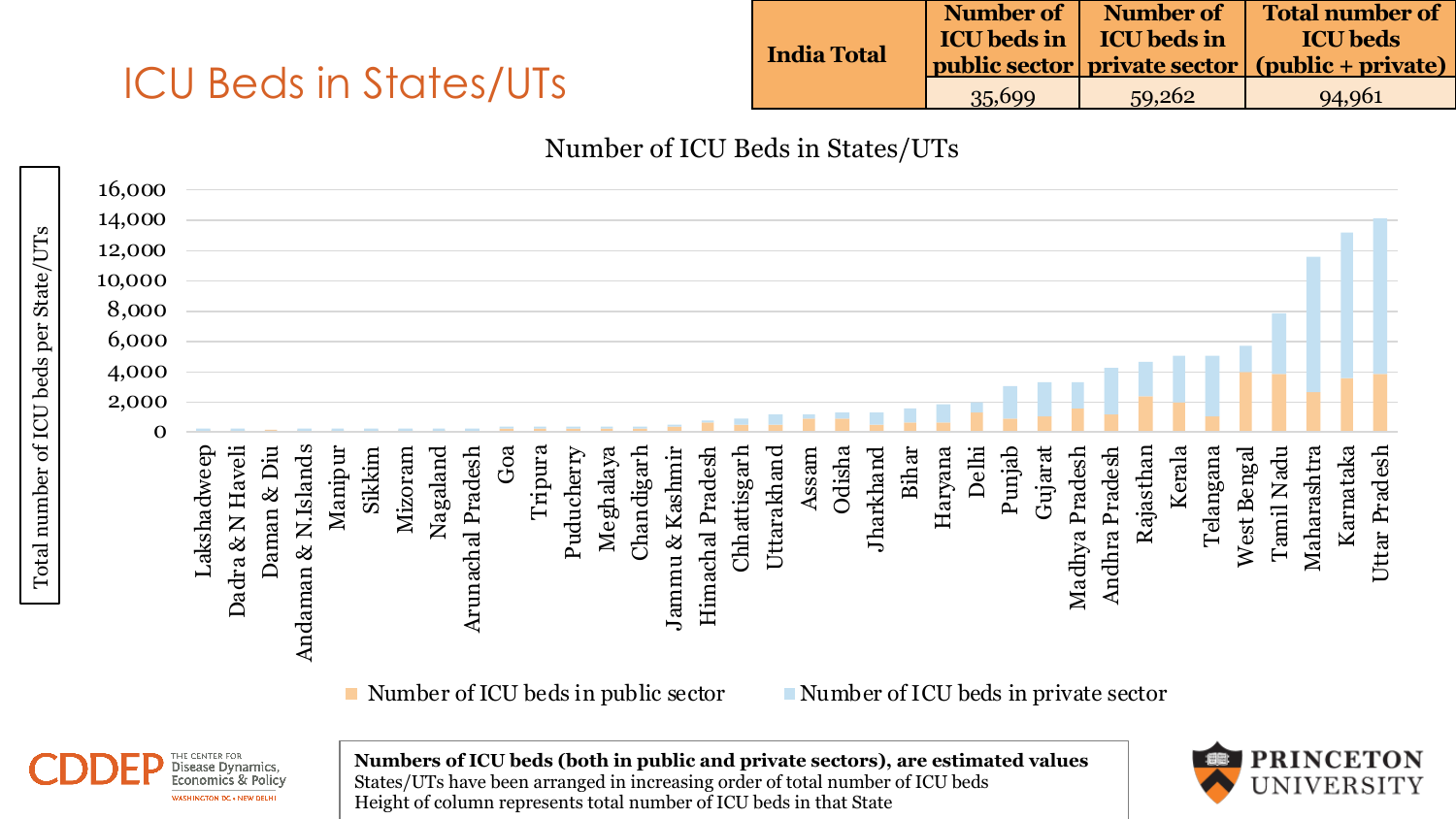## Ventilators in States/UTs

|                    |        |                               | Number of   Number of   Total number of         |
|--------------------|--------|-------------------------------|-------------------------------------------------|
| <b>India Total</b> |        | ventilators in ventilators in | ventilators                                     |
|                    |        |                               | public sector private sector (public + private) |
|                    | 17.850 | 29.631                        | 47.481                                          |



Disease Dynamics Economics & Policy WASHINGTON DC . NEW DELHI

**Numbers of ventilators (both in public and private sectors), are estimated values** States/UTs have been arranged in increasing order of total number of ventilators Height of column represents total number of ventilators in that State



47,481